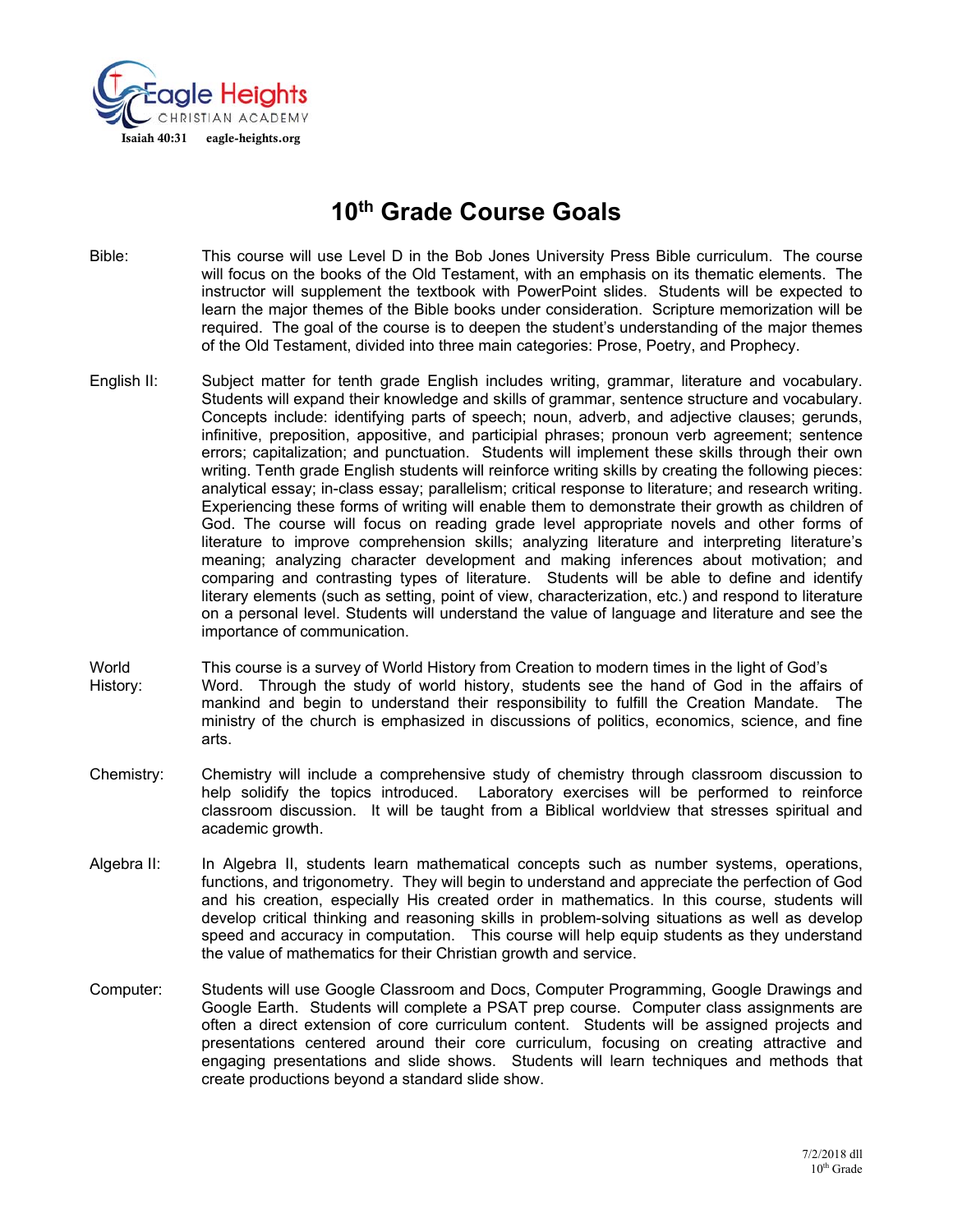

- Band:  $7<sup>th</sup> 10<sup>th</sup>$  grade Students will learn musical concepts and theory needed for their instrument. Students will participate in 2 concerts. Students will complete theory related worksheets for a grade. There will be practice records and performance tests as a grade.
- Spanish II: In Spanish II students learn to communicate their basic feelings, needs, and desires in most everyday contexts with reasonable grammatical accuracy, and become capable of conversing in a basic or brief conversation.
- Physical In Physical Education, students acquire the knowledge and skills for movement that provide the Education: foundation for enjoyment, continued social development through physical activity, and access to a physically-active lifestyle. The student exhibits a physically-active lifestyle and understands the relationship between physical activity and health throughout the lifespan. Foundations of Personal Fitness represents a new approach in physical education and the concept of personal fitness. The basic purpose of this course is to motivate students to strive for lifetime personal fitness with an emphasis on the health-related components of physical fitness. The knowledge and skills taught in this course include teaching students about the process of becoming fit as well as achieving some degree of fitness within the class. The concept of wellness, or striving to reach optimal levels of health, is the corner stone of this course and is exemplified by one of the course objectives-students designing their own personal fitness program.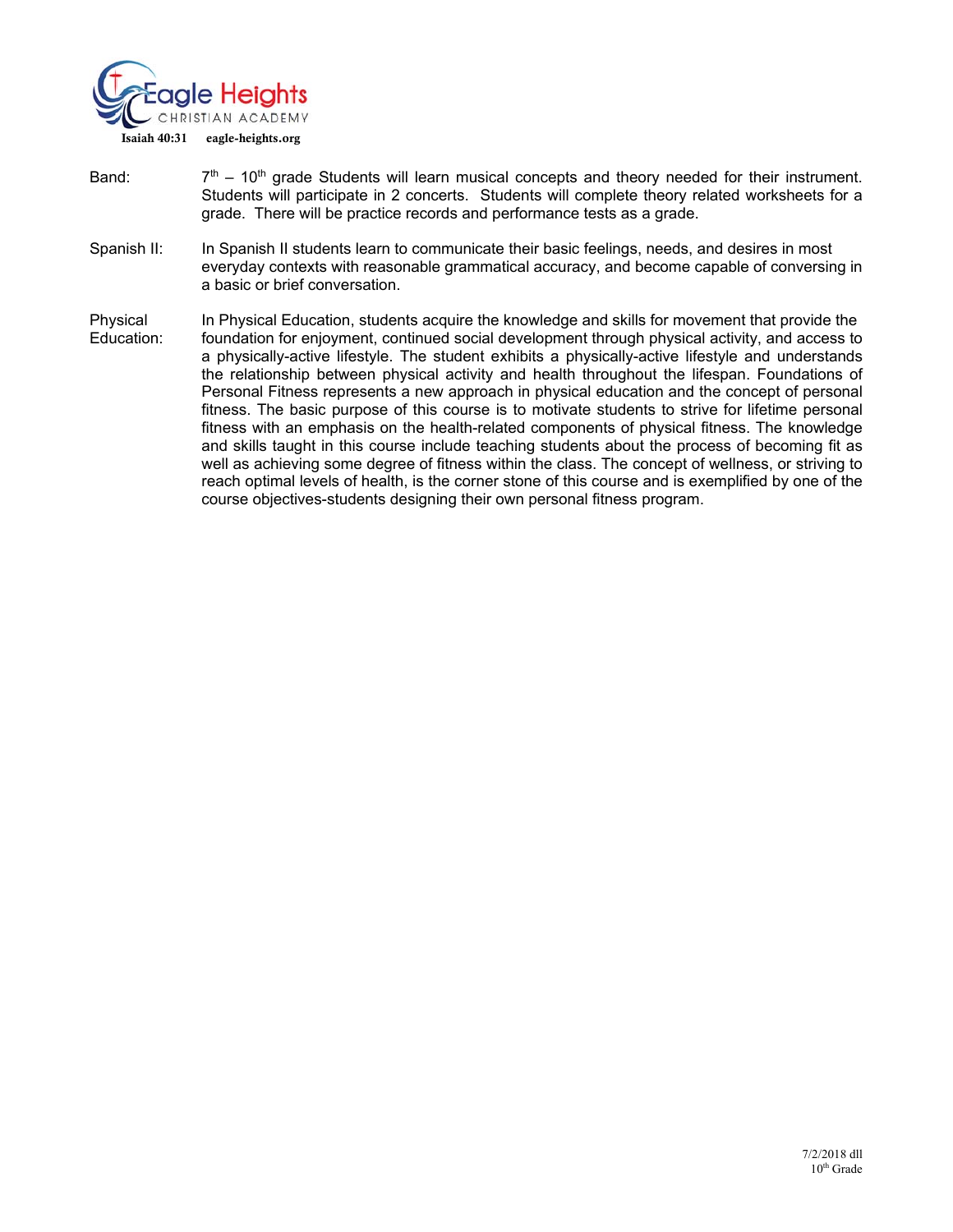

# **10th Grade Curriculum**

# **English II (BJUP):**

**Parts of Speech (and Verbals)**  Review of all from Grade 9 plus the following new material: Verb—subjunctive mood Pronoun—indefinite, relative, reciprocal Adverb—conjunctive Verbals—perfect gerund, passive infinitive **Mechanics**  Capitalization; punctuation; appendix of spelling rules **Writing Skills**  Review of all from Grade 9 plus the following new material: Essay—choosing a mode Sentence variety and emphasis— choosing between constructions, coordination and subordination Sentence energy—action verbs, details, accuracy, figurative language Sentence logic—logical comparison, clear comparison, subject placement Research writing **Literature**  American, British and World Literature Critical approach Three major unit divisions: marks of literature; modes of literature; forms of literature Marks of literature: imaginative comparison; sound and syntax; thought and theme Modes of literature: allusion; symbol; irony Forms of literature: biography; fiction; lyric poetry; drama; personal essay

## **Bible:**

Messages from Prose Messages from Poetry Messages from Prophecy

## **Spanish II (Holt McDougal):**

Conjugate –ar ending verbs **Negation** Formation of plural verbs Masculine and feminine articles Construction and formation of interrogatives Conjugating/understanding difference between ser/estar Conjugation of conocer and saber Conjugation of –er verbs Construction and formation of 3rd person indirect object Conjugation of –ir verbs Use of me, te, se, and nos Possessive forms of direct object and indirect object Use of definite articles Conjugation of regular, irregular and Stem-changing verbs Formation of reflexive verbs to show emotion Use of 1<sup>st</sup> person irregular verbs Use Spanish in real life situations Writing verbs in the present, preterite and future tense

## **Chemistry (BJUP):**

**Foundations of chemistry** history, role, and potential of chemistry; a Christian perspective on studying science

**Matter**

states of matter, interactions with energy, phase changes **Measuring and calculating**

measurement systems, SI units, significant digits in measurement and calculation, organized problem solving **Atomic structure**

Historical development of atomic models, subatomic particles, orbitals, quantum numbers, orbital notation, electron configuration and isotopic notation

#### **Elements**

development of the modern periodic table, descriptive chemistry, periodic trends of atomic and ionic radius, electronegativity, electron affinity, ionization energy **Chemical bonds** 

causes and types of bonding, Lewis structures, formula units, properties of different kinds of compounds **Molecular Geometry**

valence bond theory, molecular resonance, molecular orbital theory, valence shell electron pair repulsion theory, molecular shapes, polar covalent bonds

**Chemical composition and reactions** oxidation numbers, writing formulas, chemical

nomenclature, polyatomic ions, balancing chemical equations, types of reactions

#### **Chemical calculations**

the mole; structural, molecular, and empirical formulas; percent composition; stoichiometric conversions; limiting reactants; percent yield

#### **Solutions**

solution types, solvation, solubility, rate of solution, measuring concentration, colligative properties, colloids **Chemical thermodynamics**

thermochemistry, enthalpy, specific heat, reaction tendency **Chemical equilibrium**

Reversible and irreversible reactions, equilibrium concentrations, equilibrium constants, applications of equilibrium chemistry

#### **Acids, bases, and salts**

Properties of acids and bases, acid and base definitions, pH and pOH scales, neutralization, titrations, buffers

## **World History (BJUP):**

### **Geography**

Chronological survey of physical and political geography **History** 

Chronological survey of world history from Creation to the present

#### **Government**

The relationship between Christians and the world's political systems

#### **Economics**

Comparative economics from both a historical and geographical perspective

### **Religion**

Focus on Western, Judeo-Christian heritage, while also surveying the contributions of Asian, African, and Latin American cultures

#### **Culture**

Examination of how individuals have used their God-given talents in the fields of art, music, literature, and science